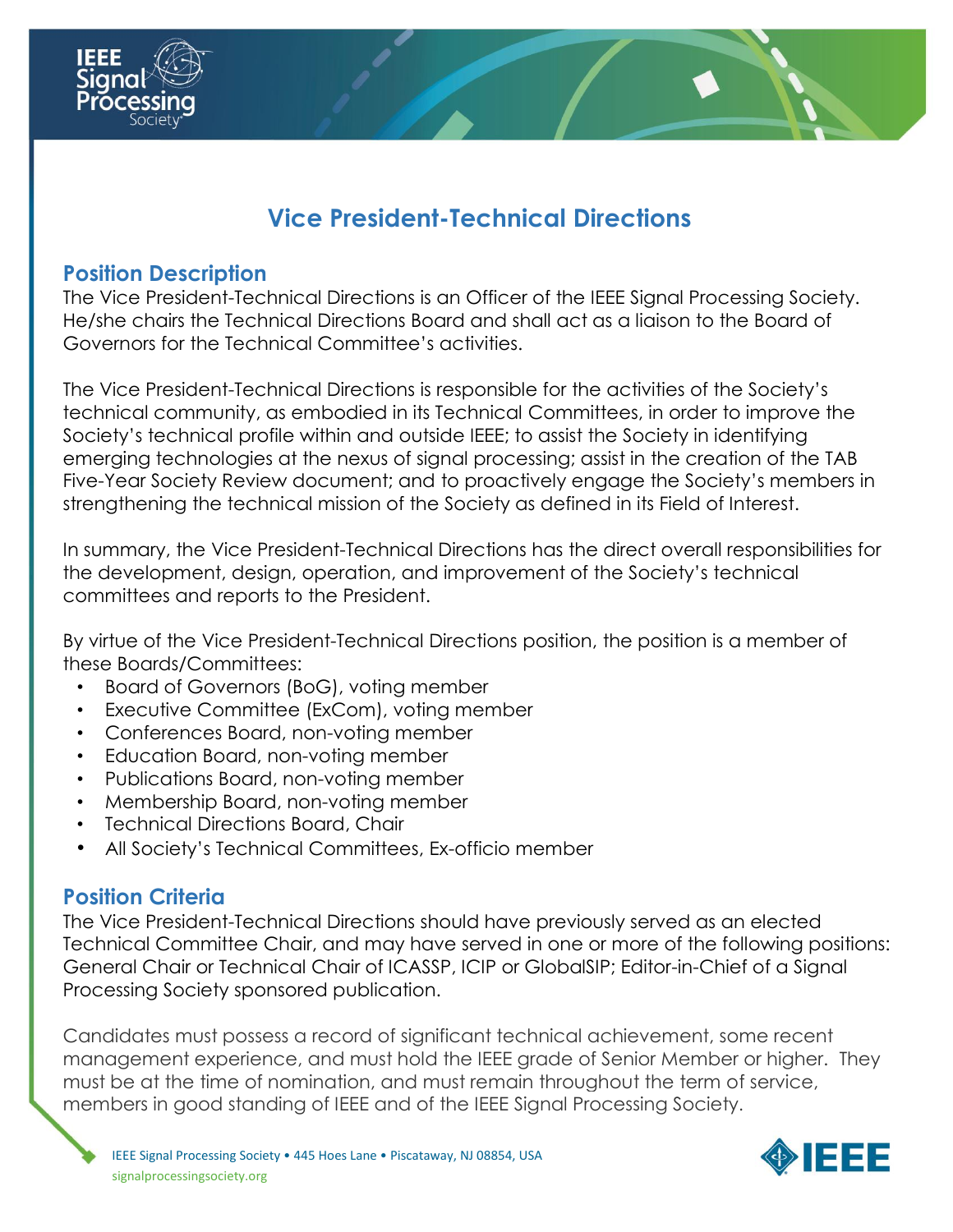

#### **Position Criteria** (Continued)

A current-serving Vice President may not be nominated for another Vice President position until his/her term has officially concluded.

#### **Term**

The Vice President term is three years.

#### **Elected/Appointed by**

The Vice President-Technical Directions position is elected by the Society's Board of Governors.

#### **Nomination Period**

The nomination period floats annually and is linked to the ICASSP meeting timeframe; it normally opens approximately 16 weeks from the ICASSP Board of Governors meeting.

#### **Time Commitment**

Travel:

- ICASSP held annually in the Spring
- ICIP held annually in the Fall
- TC Reviews held annually in the Spring at ICASSP
- Long Range Planning Meeting

Conference calls/email:

- ExCom monthly conference calls
- Other Boards occasionally throughout the year

To summarize, the time required for the position of Vice President-Technical Directions is roughly 7 hours per week.

### **Travel Support**

The following travel support is provided for the position:

- Travel of members of the Executive Committee to meetings of that group that are not held in conjunction with a Society conference, workshop, or Board of Governors meeting.
- Board of Governors: The Officers of the Society are expected to attend the ICASSP or ICIP meeting series in their official capacity and will have their hotel room nights at the "host" hotel covered for the duration of the meeting series. Board Members will also be reimbursed for travel expenses associated with the ICASSP and ICIP meeting series provided they adhere to IEEE travel policy. Travel funds may not be used for conference registration.